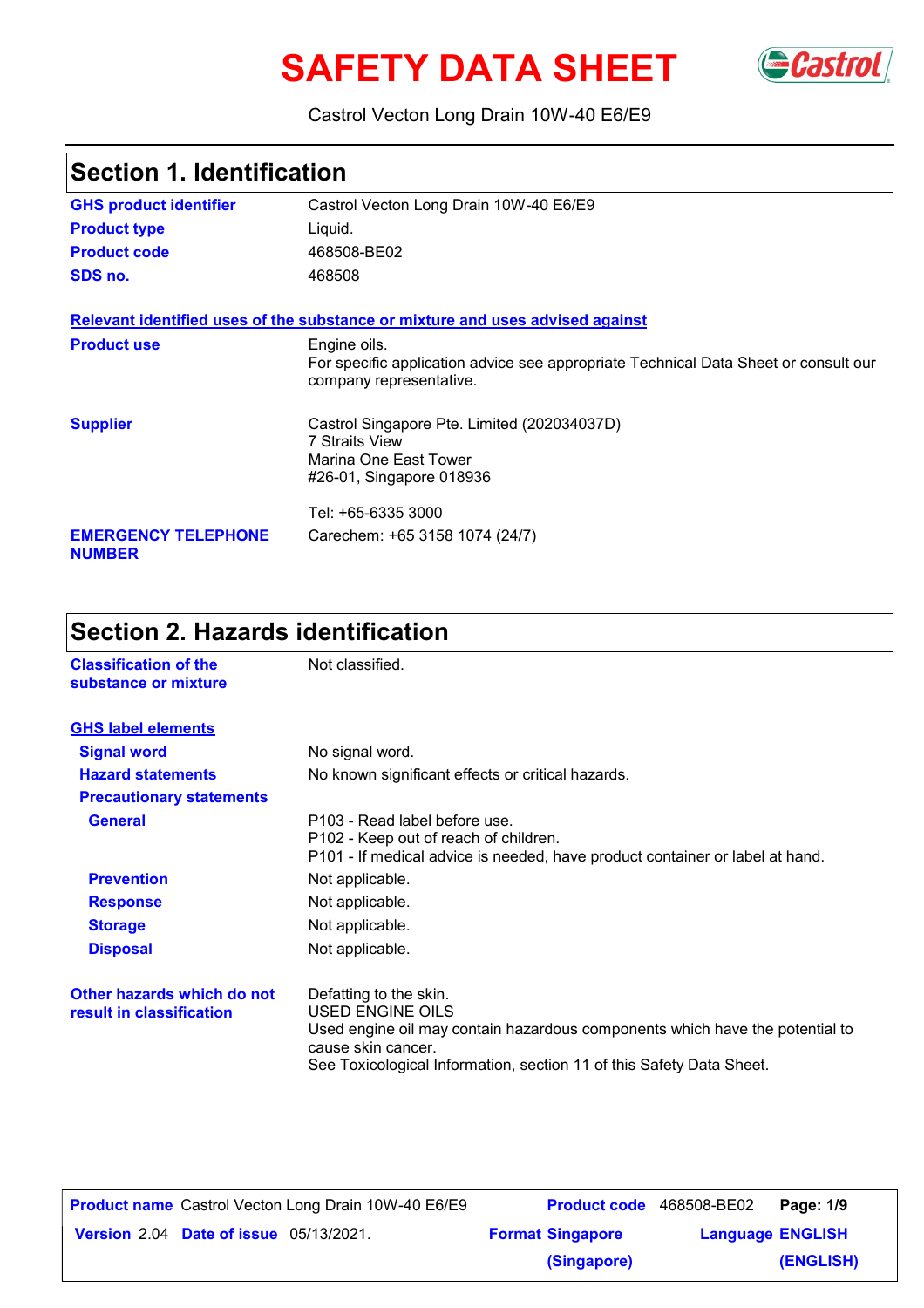### **Section 3. Composition/information on ingredients**

**Substance/mixture**

Mixture

Highly refined base oil (IP 346 DMSO extract < 3%). Proprietary performance additives.

| <b>Ingredient name</b>                                                              | $\frac{9}{6}$ | <b>CAS number</b> |
|-------------------------------------------------------------------------------------|---------------|-------------------|
| Lubricating oils (petroleum), C20-50, hydrotreated neutral oil-based                | $≥50 - ≤75$   | 72623-87-1        |
| Lubricating oils (petroleum), C20-50, hydrotreated neutral oil-based                | $≥10 - ≤25$   | 72623-87-1        |
| Distillates (petroleum), solvent-dewaxed heavy paraffinic                           | ≤5            | 64742-65-0        |
| Distillates (petroleum), hydrotreated heavy paraffinic                              | ≤5            | 64742-54-7        |
| Distillates (petroleum), hydrotreated light paraffinic                              | ≤3            | 64742-55-8        |
| Benzenesulfonic acid methyl-, mono-C20-26 branched alkyl derivs.,<br>calcium salt   | ≤1            | 722503-69-7       |
| Benzenesulfonic acid, methyl-, mono-C20-24-branched alkyl derivs.,<br>calcium salts | ≤1            | 722503-68-6       |
| Alcohols, C12-16, ethoxylated                                                       | $<$ 1         | 68551-12-2        |
| Alkyl phenol                                                                        | ≤0.1          | 74499-35-7 /      |
|                                                                                     |               | 121158-58-5       |

**There are no additional ingredients present which, within the current knowledge of the supplier and in the concentrations applicable, are classified as hazardous to health or the environment and hence require reporting in this section.**

**Occupational exposure limits, if available, are listed in Section 8.**

#### **Section 4. First aid measures**

#### **Description of necessary first aid measures**

| <b>Eye contact</b>  | In case of contact, immediately flush eyes with plenty of water for at least 15<br>minutes. Eyelids should be held away from the eyeball to ensure thorough rinsing.<br>Check for and remove any contact lenses. Get medical attention. |
|---------------------|-----------------------------------------------------------------------------------------------------------------------------------------------------------------------------------------------------------------------------------------|
| <b>Inhalation</b>   | If inhaled, remove to fresh air. Get medical attention if symptoms occur.                                                                                                                                                               |
| <b>Skin contact</b> | Wash skin thoroughly with soap and water or use recognised skin cleanser.<br>Remove contaminated clothing and shoes. Wash clothing before reuse. Clean<br>shoes thoroughly before reuse. Get medical attention if symptoms occur.       |
| <b>Ingestion</b>    | Do not induce vomiting unless directed to do so by medical personnel. Get medical<br>attention if symptoms occur.                                                                                                                       |

**Most important symptoms/effects, acute and delayed**

**See Section 11 for more detailed information on health effects and symptoms.**

|                                   | Indication of immediate medical attention and special treatment needed, if necessary |
|-----------------------------------|--------------------------------------------------------------------------------------|
| <b>Notes to physician</b>         | Treatment should in general be symptomatic and directed to relieving any effects.    |
| <b>Specific treatments</b>        | No specific treatment.                                                               |
| <b>Protection of first-aiders</b> | No action shall be taken involving any personal risk or without suitable training.   |

## **Section 5. Firefighting measures**

| <b>Extinguishing media</b>             |                                                                                  |
|----------------------------------------|----------------------------------------------------------------------------------|
| <b>Suitable extinguishing</b><br>media | In case of fire, use foam, dry chemical or carbon dioxide extinguisher or spray. |
| Unsuitable extinguishing<br>media      | Do not use water jet.                                                            |

**Specific hazards arising from the chemical** In a fire or if heated, a pressure increase will occur and the container may burst.

| <b>Product name</b> Castrol Vecton Long Drain 10W-40 E6/E9 | Product code 468508-BE02 | Page: 2/9               |  |
|------------------------------------------------------------|--------------------------|-------------------------|--|
| <b>Version 2.04 Date of issue 05/13/2021.</b>              | <b>Format Singapore</b>  | <b>Language ENGLISH</b> |  |
|                                                            | (Singapore)              | (ENGLISH)               |  |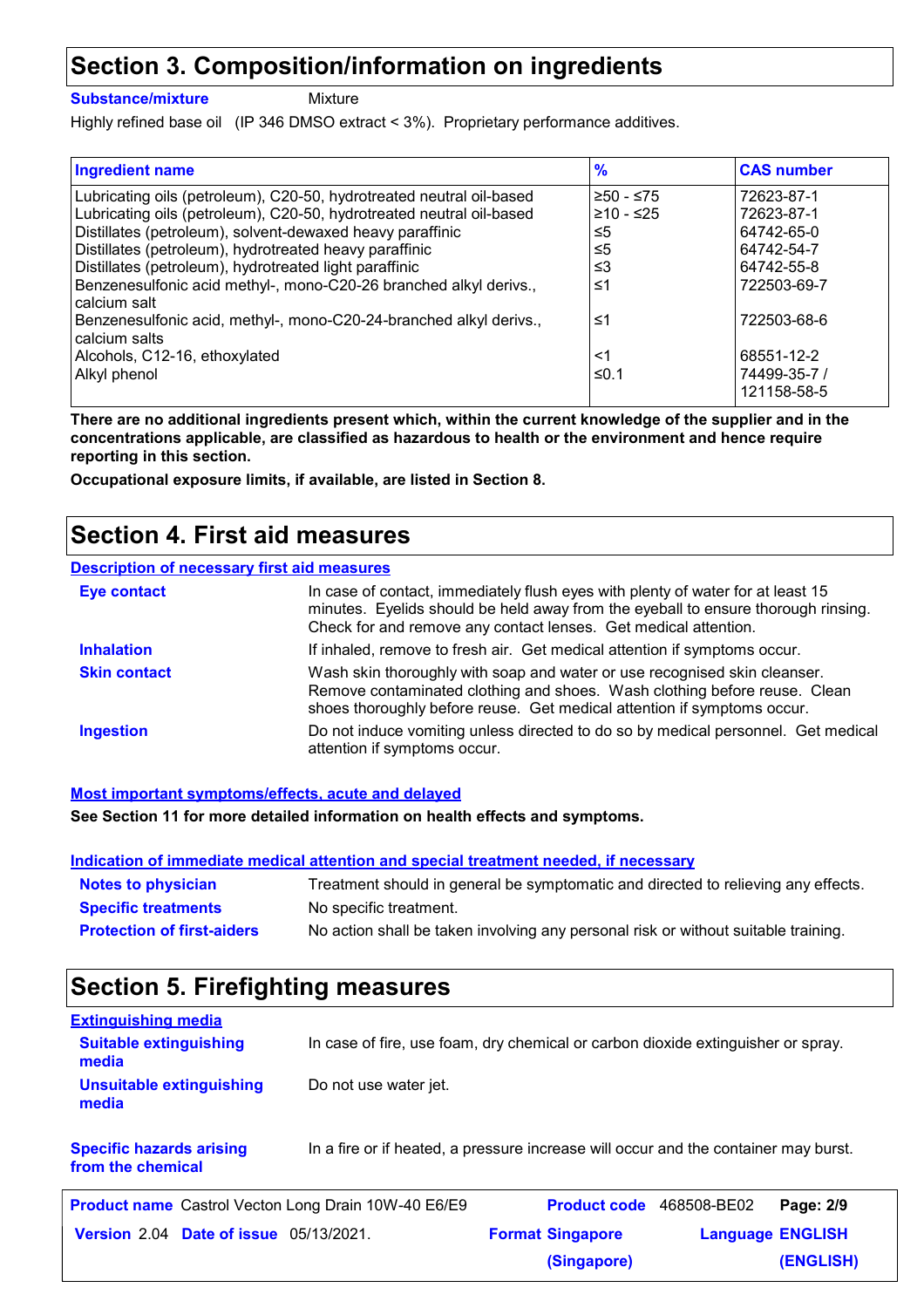## **Section 5. Firefighting measures**

| <b>Hazardous thermal</b>                               | Combustion products may include the following:                                                                                                                                                    |
|--------------------------------------------------------|---------------------------------------------------------------------------------------------------------------------------------------------------------------------------------------------------|
| decomposition products                                 | carbon oxides (CO, CO <sub>2</sub> ) (carbon monoxide, carbon dioxide)                                                                                                                            |
| <b>Special protective actions</b><br>for fire-fighters | Promptly isolate the scene by removing all persons from the vicinity of the incident if<br>there is a fire. No action shall be taken involving any personal risk or without<br>suitable training. |
| <b>Special protective</b>                              | Fire-fighters should wear positive pressure self-contained breathing apparatus                                                                                                                    |
| equipment for fire-fighters                            | (SCBA) and full turnout gear.                                                                                                                                                                     |

## **Section 6. Accidental release measures**

|                                                             | Personal precautions, protective equipment and emergency procedures                                                                                                                                                                                                                                                                                                                                |
|-------------------------------------------------------------|----------------------------------------------------------------------------------------------------------------------------------------------------------------------------------------------------------------------------------------------------------------------------------------------------------------------------------------------------------------------------------------------------|
| For non-emergency<br>personnel                              | No action shall be taken involving any personal risk or without suitable training.<br>Evacuate surrounding areas. Keep unnecessary and unprotected personnel from<br>entering. Do not touch or walk through spilt material. Put on appropriate personal<br>protective equipment. Floors may be slippery; use care to avoid falling.                                                                |
| For emergency responders                                    | If specialised clothing is required to deal with the spillage, take note of any<br>information in Section 8 on suitable and unsuitable materials. See also the<br>information in "For non-emergency personnel".                                                                                                                                                                                    |
| <b>Environmental precautions</b>                            | Avoid dispersal of spilt material and runoff and contact with soil, waterways, drains<br>and sewers. Inform the relevant authorities if the product has caused environmental<br>pollution (sewers, waterways, soil or air).                                                                                                                                                                        |
| <b>Methods and material for containment and cleaning up</b> |                                                                                                                                                                                                                                                                                                                                                                                                    |
| <b>Small spill</b>                                          | Stop leak if without risk. Move containers from spill area. Absorb with an inert<br>material and place in an appropriate waste disposal container. Dispose of via a<br>licensed waste disposal contractor.                                                                                                                                                                                         |
| <b>Large spill</b>                                          | Stop leak if without risk. Move containers from spill area. Prevent entry into sewers,<br>water courses, basements or confined areas. Contain and collect spillage with non-<br>combustible, absorbent material e.g. sand, earth, vermiculite or diatomaceous earth<br>and place in container for disposal according to local regulations. Dispose of via a<br>licensed waste disposal contractor. |

## **Section 7. Handling and storage**

| <b>Precautions for safe handling</b>                                      |                                                                                                                                                                                                                                                                                                                                                                                                                                                                                                                                                                                                |
|---------------------------------------------------------------------------|------------------------------------------------------------------------------------------------------------------------------------------------------------------------------------------------------------------------------------------------------------------------------------------------------------------------------------------------------------------------------------------------------------------------------------------------------------------------------------------------------------------------------------------------------------------------------------------------|
| <b>Protective measures</b>                                                | Put on appropriate personal protective equipment (see Section 8).                                                                                                                                                                                                                                                                                                                                                                                                                                                                                                                              |
| <b>Advice on general</b><br>occupational hygiene                          | Eating, drinking and smoking should be prohibited in areas where this material is<br>handled, stored and processed. Wash thoroughly after handling. Remove<br>contaminated clothing and protective equipment before entering eating areas. See<br>also Section 8 for additional information on hygiene measures.                                                                                                                                                                                                                                                                               |
| <b>Conditions for safe storage,</b><br>including any<br>incompatibilities | Store in accordance with local regulations. Store in original container protected<br>from direct sunlight in a dry, cool and well-ventilated area, away from incompatible<br>materials (see Section 10) and food and drink. Keep container tightly closed and<br>sealed until ready for use. Store and use only in equipment/containers designed for<br>use with this product. Containers that have been opened must be carefully resealed<br>and kept upright to prevent leakage. Do not store in unlabelled containers. Use<br>appropriate containment to avoid environmental contamination. |
| <b>Not suitable</b>                                                       | Prolonged exposure to elevated temperature                                                                                                                                                                                                                                                                                                                                                                                                                                                                                                                                                     |
|                                                                           |                                                                                                                                                                                                                                                                                                                                                                                                                                                                                                                                                                                                |

| <b>Product name</b> Castrol Vecton Long Drain 10W-40 E6/E9 |                         | <b>Product code</b> 468508-BE02   Page: 3/9 |  |
|------------------------------------------------------------|-------------------------|---------------------------------------------|--|
| <b>Version 2.04 Date of issue 05/13/2021.</b>              | <b>Format Singapore</b> | <b>Language ENGLISH</b>                     |  |
|                                                            | (Singapore)             | (ENGLISH)                                   |  |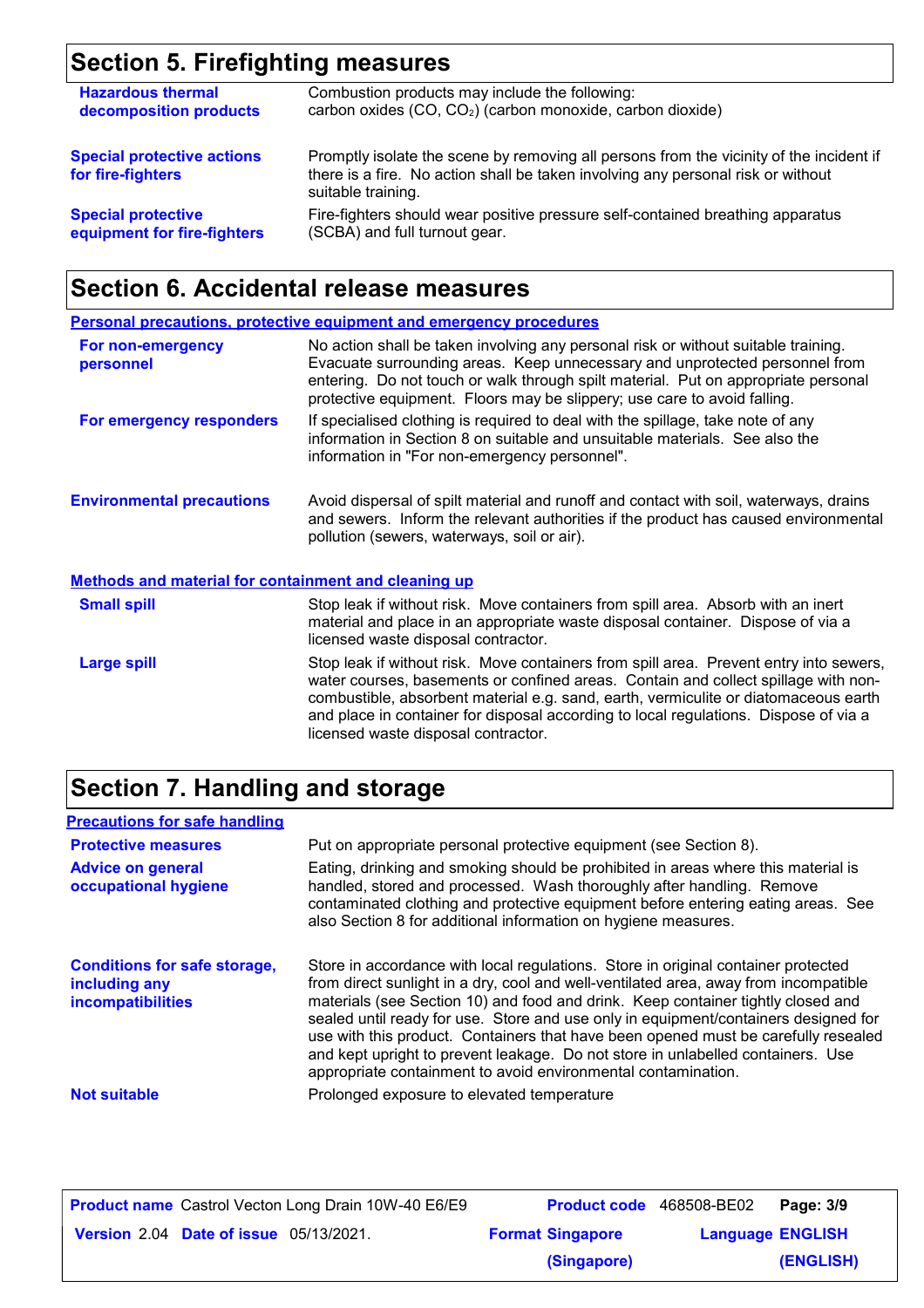### **Section 8. Exposure controls/personal protection**

#### **Recommended monitoring procedures** If this product contains ingredients with exposure limits, personal, workplace atmosphere or biological monitoring may be required to determine the effectiveness of the ventilation or other control measures and/or the necessity to use respiratory protective equipment. Reference should be made to appropriate monitoring standards. Reference to national guidance documents for methods for the determination of hazardous substances will also be required. **Environmental exposure controls** Emissions from ventilation or work process equipment should be checked to ensure they comply with the requirements of environmental protection legislation. In some cases, fume scrubbers, filters or engineering modifications to the process equipment will be necessary to reduce emissions to acceptable levels. **Appropriate engineering controls** Provide exhaust ventilation or other engineering controls to keep the relevant airborne concentrations below their respective occupational exposure limits. All activities involving chemicals should be assessed for their risks to health, to ensure exposures are adequately controlled. Personal protective equipment should only be considered after other forms of control measures (e.g. engineering controls) have been suitably evaluated. Personal protective equipment should conform to appropriate standards, be suitable for use, be kept in good condition and properly maintained. Your supplier of personal protective equipment should be consulted for advice on selection and appropriate standards. For further information contact your national organisation for standards. The final choice of protective equipment will depend upon a risk assessment. It is important to ensure that all items of personal protective equipment are compatible. **Control parameters Occupational exposure limits** Lubricating oils (petroleum), C20-50, hydrotreated neutral oil-based **Workplace Safety and Health Act (Singapore).** PEL (long term): 5 mg/m<sup>3</sup> 8 hours. Issued/Revised: 1/1997 Form: Mist PEL (short term): 10 mg/m<sup>3</sup> 15 minutes. Issued/Revised: 1/1997 Form: Mist Lubricating oils (petroleum), C20-50, hydrotreated neutral oil-based **Workplace Safety and Health Act (Singapore).** PEL (long term): 5 mg/m<sup>3</sup> 8 hours. Issued/Revised: 1/1997 Form: Mist PEL (short term): 10 mg/m<sup>3</sup> 15 minutes. Issued/Revised: 1/1997 Form: Mist Distillates (petroleum), solvent-dewaxed heavy paraffinic **Workplace Safety and Health Act (Singapore).** PEL (long term): 5 mg/m<sup>3</sup> 8 hours. Issued/Revised: 1/1997 Form: Mist PEL (short term): 10 mg/m<sup>3</sup> 15 minutes. Issued/Revised: 1/1997 Form: Mist Distillates (petroleum), hydrotreated heavy paraffinic **Workplace Safety and Health Act (Singapore).** PEL (long term): 5 mg/m<sup>3</sup> 8 hours. Issued/Revised: 1/1997 Form: Mist PEL (short term): 10 mg/m<sup>3</sup> 15 minutes. Issued/Revised: 1/1997 Form: Mist Distillates (petroleum), hydrotreated light paraffinic **Workplace Safety and Health Act (Singapore).** PEL (long term): 5 mg/m<sup>3</sup> 8 hours. Issued/Revised: 1/1997 Form: Mist PEL (short term): 10 mg/m<sup>3</sup> 15 minutes. Issued/Revised: 1/1997 Form: Mist **Ingredient name Exposure limits**

#### **Individual protection measures**

| <b>Product name</b> Castrol Vecton Long Drain 10W-40 E6/E9 | Product code 468508-BE02 |                         | Page: 4/9 |
|------------------------------------------------------------|--------------------------|-------------------------|-----------|
| <b>Version 2.04 Date of issue 05/13/2021.</b>              | <b>Format Singapore</b>  | <b>Language ENGLISH</b> |           |
|                                                            | (Singapore)              |                         | (ENGLISH) |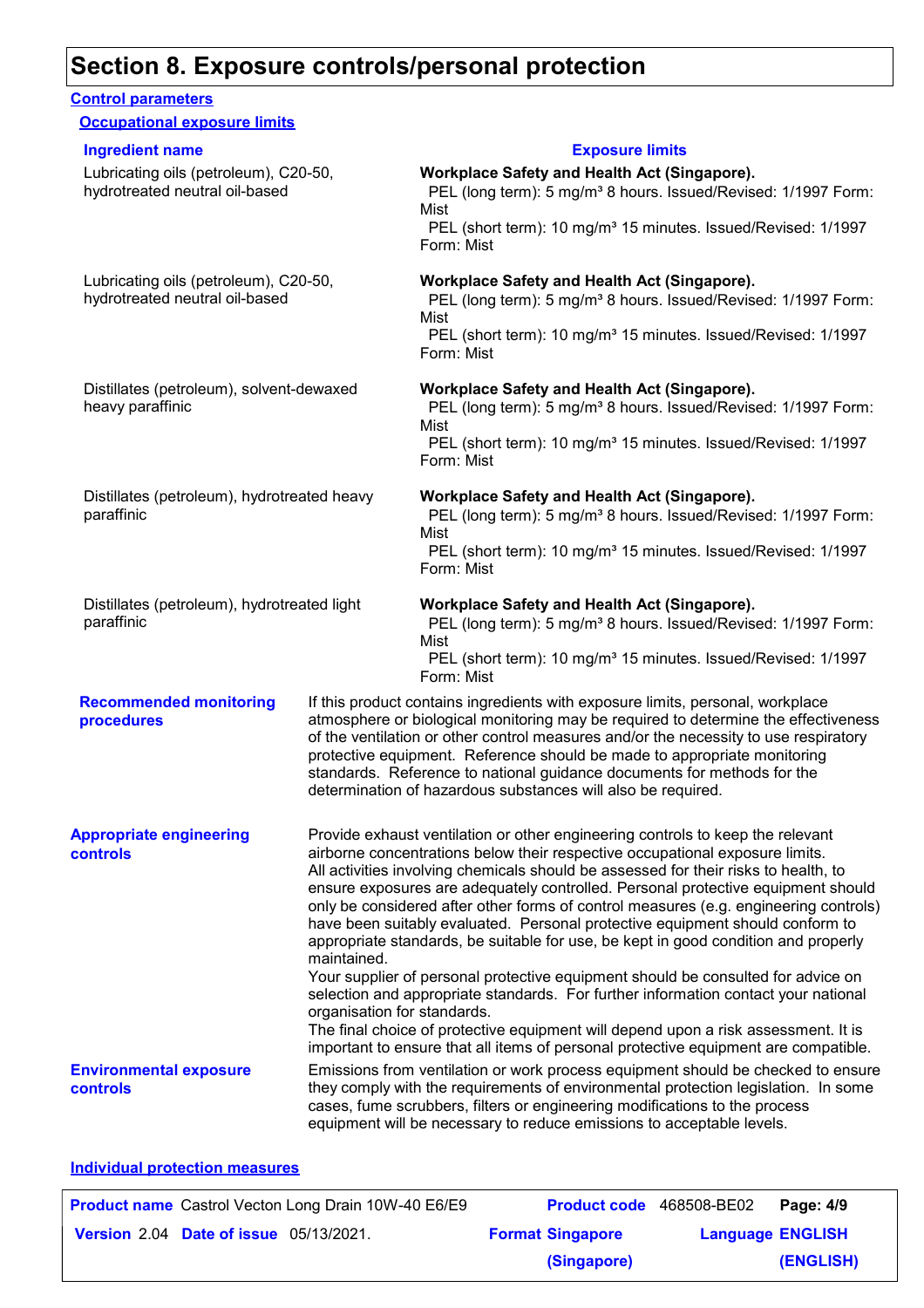## **Section 8. Exposure controls/personal protection**

| <b>Hygiene measures</b>       | Wash hands, forearms and face thoroughly after handling chemical products, before<br>eating, smoking and using the lavatory and at the end of the working period.<br>Appropriate techniques should be used to remove potentially contaminated clothing.<br>Wash contaminated clothing before reusing. Ensure that eyewash stations and<br>safety showers are close to the workstation location.                                                                                                                                                                                                                                                                                                                                                                                                 |
|-------------------------------|-------------------------------------------------------------------------------------------------------------------------------------------------------------------------------------------------------------------------------------------------------------------------------------------------------------------------------------------------------------------------------------------------------------------------------------------------------------------------------------------------------------------------------------------------------------------------------------------------------------------------------------------------------------------------------------------------------------------------------------------------------------------------------------------------|
| <b>Eye/face protection</b>    | Safety glasses with side shields.                                                                                                                                                                                                                                                                                                                                                                                                                                                                                                                                                                                                                                                                                                                                                               |
| <b>Skin protection</b>        |                                                                                                                                                                                                                                                                                                                                                                                                                                                                                                                                                                                                                                                                                                                                                                                                 |
| <b>Hand protection</b>        | Wear protective gloves if prolonged or repeated contact is likely. Wear chemical<br>resistant gloves. Recommended: Nitrile gloves. The correct choice of protective<br>gloves depends upon the chemicals being handled, the conditions of work and use,<br>and the condition of the gloves (even the best chemically resistant glove will break<br>down after repeated chemical exposures). Most gloves provide only a short time of<br>protection before they must be discarded and replaced. Because specific work<br>environments and material handling practices vary, safety procedures should be<br>developed for each intended application. Gloves should therefore be chosen in<br>consultation with the supplier/manufacturer and with a full assessment of the<br>working conditions. |
| <b>Skin protection</b>        | Use of protective clothing is good industrial practice.<br>Personal protective equipment for the body should be selected based on the task<br>being performed and the risks involved and should be approved by a specialist<br>before handling this product.<br>Cotton or polyester/cotton overalls will only provide protection against light<br>superficial contamination that will not soak through to the skin. Overalls should be<br>laundered on a regular basis. When the risk of skin exposure is high (e.g. when<br>cleaning up spillages or if there is a risk of splashing) then chemical resistant aprons<br>and/or impervious chemical suits and boots will be required.                                                                                                           |
| <b>Respiratory protection</b> | In case of insufficient ventilation, wear suitable respiratory equipment.<br>The correct choice of respiratory protection depends upon the chemicals being<br>handled, the conditions of work and use, and the condition of the respiratory<br>equipment. Safety procedures should be developed for each intended application.<br>Respiratory protection equipment should therefore be chosen in consultation with<br>the supplier/manufacturer and with a full assessment of the working conditions.                                                                                                                                                                                                                                                                                           |

## **Section 9. Physical and chemical properties**

| <b>Appearance</b>                               |                                                         |
|-------------------------------------------------|---------------------------------------------------------|
| <b>Physical state</b>                           | Liquid.                                                 |
| <b>Colour</b>                                   | Amber. [Light]                                          |
| <b>Odour</b>                                    | Not available.                                          |
| <b>Odour threshold</b>                          | Not available.                                          |
| рH                                              | Not available.                                          |
| <b>Melting point</b>                            | Not available.                                          |
| <b>Boiling point</b>                            | Not available.                                          |
| <b>Flash point</b>                              | Closed cup: $204^{\circ}$ C (399.2 $^{\circ}$ F)        |
| <b>Evaporation rate</b>                         | Not available.                                          |
| <b>Flammability (solid, gas)</b>                | Not applicable. Based on - Physical state               |
| Lower and upper explosive<br>(flammable) limits | Not available.                                          |
| <b>Vapour pressure</b>                          | Not available.                                          |
| <b>Vapour density</b>                           | Not available.                                          |
| <b>Relative density</b>                         | Not available.                                          |
| <b>Density</b>                                  | <1000 kg/m <sup>3</sup> (<1 g/cm <sup>3</sup> ) at 15°C |
| <b>Solubility</b>                               | insoluble in water.                                     |
|                                                 |                                                         |

|                                               | <b>Product name</b> Castrol Vecton Long Drain 10W-40 E6/E9 | Product code 468508-BE02 |                         | Page: 5/9 |
|-----------------------------------------------|------------------------------------------------------------|--------------------------|-------------------------|-----------|
| <b>Version 2.04 Date of issue 05/13/2021.</b> |                                                            | <b>Format Singapore</b>  | <b>Language ENGLISH</b> |           |
|                                               |                                                            | (Singapore)              |                         | (ENGLISH) |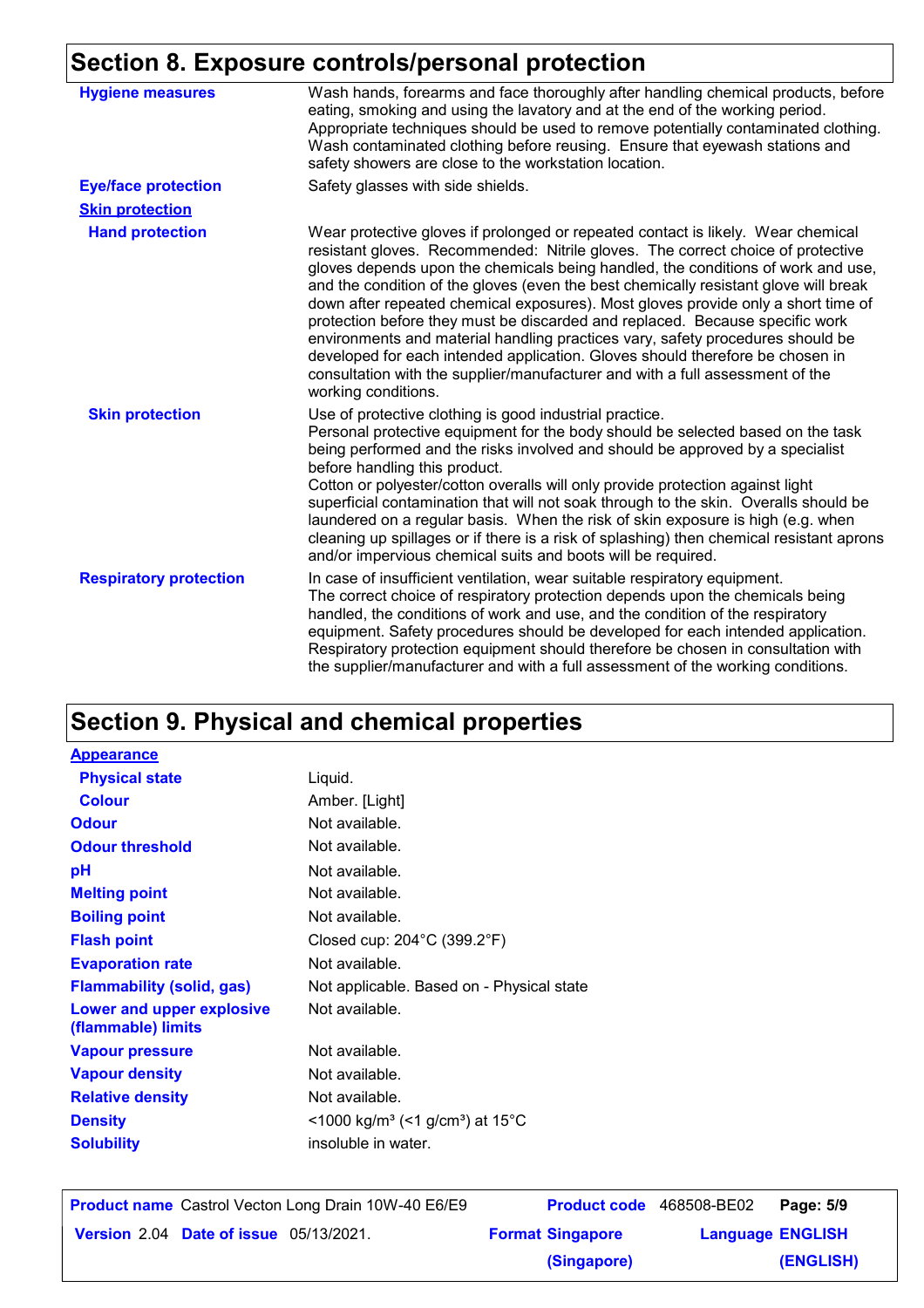## **Section 9. Physical and chemical properties**

| <b>Partition coefficient: n-</b><br>octanol/water | Not available.                                                                                                                              |
|---------------------------------------------------|---------------------------------------------------------------------------------------------------------------------------------------------|
| <b>Auto-ignition temperature</b>                  | Not available.                                                                                                                              |
| <b>Decomposition temperature</b>                  | Not available.                                                                                                                              |
| <b>Viscosity</b>                                  | Kinematic: 99.3 mm <sup>2</sup> /s (99.3 cSt) at $40^{\circ}$ C<br>Kinematic: 13.65 to 14.7 mm <sup>2</sup> /s (13.65 to 14.7 cSt) at 100°C |

## **Section 10. Stability and reactivity**

| <b>Reactivity</b>                            | No specific test data available for this product. Refer to Conditions to avoid and<br>Incompatible materials for additional information.                                   |
|----------------------------------------------|----------------------------------------------------------------------------------------------------------------------------------------------------------------------------|
| <b>Chemical stability</b>                    | The product is stable.                                                                                                                                                     |
| <b>Possibility of hazardous</b><br>reactions | Under normal conditions of storage and use, hazardous reactions will not occur.<br>Under normal conditions of storage and use, hazardous polymerisation will not<br>occur. |
| <b>Conditions to avoid</b>                   | Avoid all possible sources of ignition (spark or flame).                                                                                                                   |
| <b>Incompatible materials</b>                | Reactive or incompatible with the following materials: oxidising materials.                                                                                                |
| <b>Hazardous decomposition</b><br>products   | Under normal conditions of storage and use, hazardous decomposition products<br>should not be produced.                                                                    |

### **Section 11. Toxicological information**

#### **Information on toxicological effects**

| <b>Name</b>                                        |                                                                                                     | <b>Result</b> |  |
|----------------------------------------------------|-----------------------------------------------------------------------------------------------------|---------------|--|
|                                                    | Lubricating oils (petroleum), C20-50, hydrotreated neutral oil-based                                |               |  |
| <b>Information on likely routes</b><br>of exposure | Routes of entry anticipated: Dermal, Inhalation.                                                    |               |  |
| <b>Potential acute health effects</b>              |                                                                                                     |               |  |
| <b>Eye contact</b>                                 | No known significant effects or critical hazards.                                                   |               |  |
| <b>Inhalation</b>                                  | Vapour inhalation under ambient conditions is not normally a problem due to low<br>vapour pressure. |               |  |
| <b>Skin contact</b>                                | Defatting to the skin. May cause skin dryness and irritation.                                       |               |  |
| <b>Ingestion</b>                                   | No known significant effects or critical hazards.                                                   |               |  |
|                                                    | <b>Symptoms related to the physical, chemical and toxicological characteristics</b>                 |               |  |
| <b>Eye contact</b>                                 | No specific data.                                                                                   |               |  |
| <b>Inhalation</b>                                  | No specific data.                                                                                   |               |  |
| <b>Skin contact</b>                                | Adverse symptoms may include the following:<br>irritation<br>dryness<br>cracking                    |               |  |
| <b>Ingestion</b>                                   | No specific data.                                                                                   |               |  |

| <b>Product name</b> Castrol Vecton Long Drain 10W-40 E6/E9 |                         | Product code 468508-BE02 | Page: 6/9 |
|------------------------------------------------------------|-------------------------|--------------------------|-----------|
| <b>Version 2.04 Date of issue 05/13/2021.</b>              | <b>Format Singapore</b> | <b>Language ENGLISH</b>  |           |
|                                                            | (Singapore)             |                          | (ENGLISH) |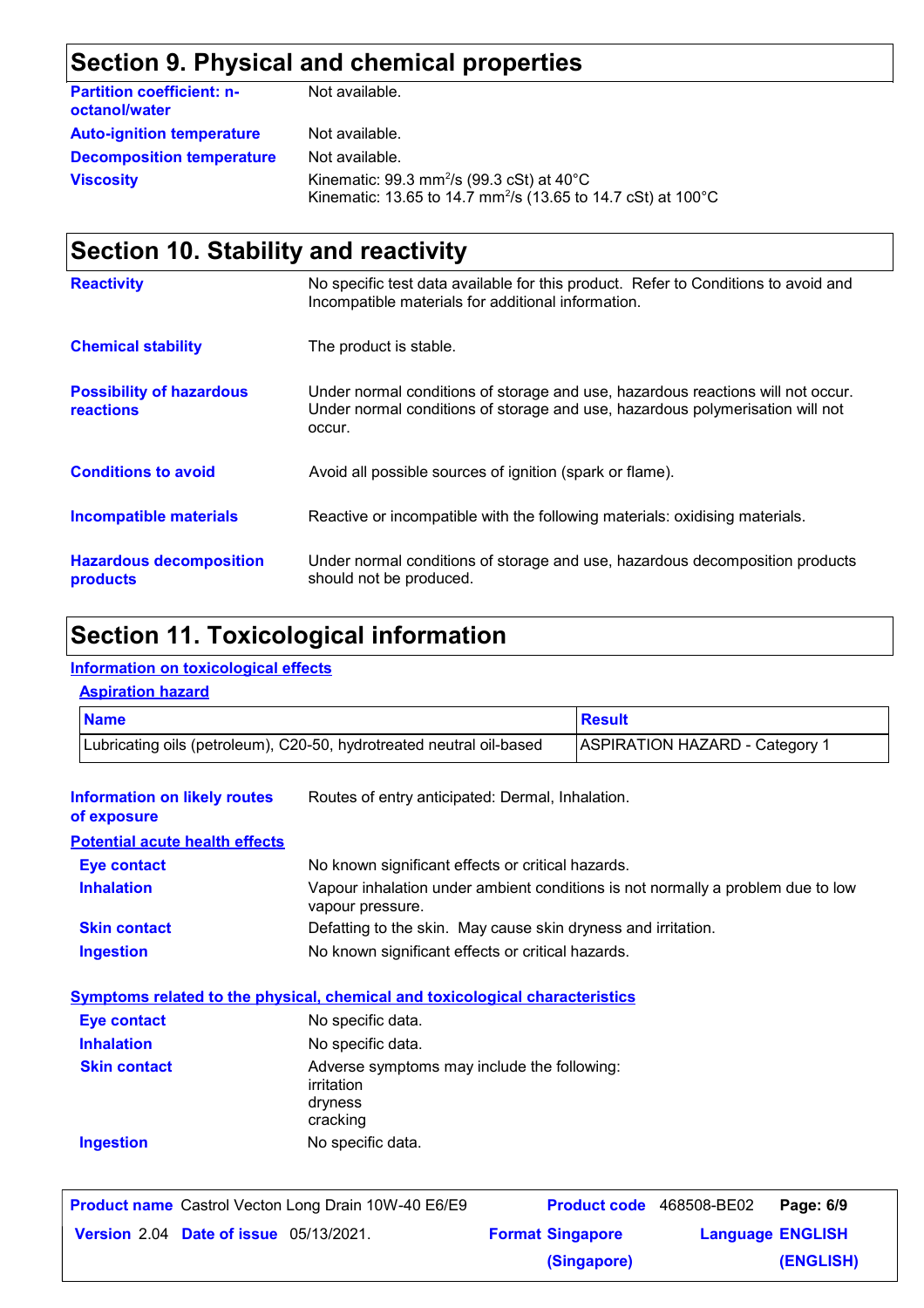## **Section 11. Toxicological information**

|                                         | Delayed and immediate effects as well as chronic effects from short and long-term exposure                                                                                                                                                                                                                                                                                                                  |
|-----------------------------------------|-------------------------------------------------------------------------------------------------------------------------------------------------------------------------------------------------------------------------------------------------------------------------------------------------------------------------------------------------------------------------------------------------------------|
| <b>Eye contact</b>                      | Potential risk of transient stinging or redness if accidental eye contact occurs.                                                                                                                                                                                                                                                                                                                           |
| <b>Inhalation</b>                       | Overexposure to the inhalation of airborne droplets or aerosols may cause irritation<br>of the respiratory tract.                                                                                                                                                                                                                                                                                           |
| <b>Skin contact</b>                     | Prolonged or repeated contact can defat the skin and lead to irritation, cracking and/<br>or dermatitis.                                                                                                                                                                                                                                                                                                    |
| <b>Ingestion</b>                        | Ingestion of large quantities may cause nausea and diarrhoea.                                                                                                                                                                                                                                                                                                                                               |
| <b>Potential chronic health effects</b> |                                                                                                                                                                                                                                                                                                                                                                                                             |
| <b>General</b>                          | USED ENGINE OILS<br>Combustion products resulting from the operation of internal combustion engines<br>contaminate engine oils during use. Used engine oil may contain hazardous<br>components which have the potential to cause skin cancer. Frequent or prolonged<br>contact with all types and makes of used engine oil must therefore be avoided and a<br>high standard of personal hygiene maintained. |
| <b>Carcinogenicity</b>                  | No known significant effects or critical hazards.                                                                                                                                                                                                                                                                                                                                                           |
| <b>Mutagenicity</b>                     | No known significant effects or critical hazards.                                                                                                                                                                                                                                                                                                                                                           |
| <b>Teratogenicity</b>                   | No known significant effects or critical hazards.                                                                                                                                                                                                                                                                                                                                                           |
| <b>Developmental effects</b>            | No known significant effects or critical hazards.                                                                                                                                                                                                                                                                                                                                                           |
| <b>Fertility effects</b>                | No known significant effects or critical hazards.                                                                                                                                                                                                                                                                                                                                                           |
|                                         |                                                                                                                                                                                                                                                                                                                                                                                                             |

## **Section 12. Ecological information**

**Toxicity**

**Environmental effects** No known significant effects or critical hazards.

#### **Persistence/degradability**

Expected to be biodegradable.

#### **Bioaccumulative potential**

This product is not expected to bioaccumulate through food chains in the environment.

| <b>Mobility in soil</b>                                 |                                                                                                                           |
|---------------------------------------------------------|---------------------------------------------------------------------------------------------------------------------------|
| <b>Soil/water partition</b><br><b>coefficient (Koc)</b> | Not available.                                                                                                            |
| <b>Mobility</b>                                         | Spillages may penetrate the soil causing ground water contamination.                                                      |
| <b>Other ecological information</b>                     | Spills may form a film on water surfaces causing physical damage to organisms.<br>Oxygen transfer could also be impaired. |

## **Section 13. Disposal considerations**

| <b>Disposal methods</b> | The generation of waste should be avoided or minimised wherever possible.<br>Significant quantities of waste product residues should not be disposed of via the<br>foul sewer but processed in a suitable effluent treatment plant. Dispose of surplus<br>and non-recyclable products via a licensed waste disposal contractor. Disposal of<br>this product, solutions and any by-products should at all times comply with the<br>requirements of environmental protection and waste disposal legislation and any<br>regional local authority requirements. Waste packaging should be recycled.<br>Incineration or landfill should only be considered when recycling is not feasible. This<br>material and its container must be disposed of in a safe way. Empty containers or |
|-------------------------|---------------------------------------------------------------------------------------------------------------------------------------------------------------------------------------------------------------------------------------------------------------------------------------------------------------------------------------------------------------------------------------------------------------------------------------------------------------------------------------------------------------------------------------------------------------------------------------------------------------------------------------------------------------------------------------------------------------------------------------------------------------------------------|
|                         |                                                                                                                                                                                                                                                                                                                                                                                                                                                                                                                                                                                                                                                                                                                                                                                 |

| <b>Product name</b> Castrol Vecton Long Drain 10W-40 E6/E9 |                         | <b>Product code</b> 468508-BE02   Page: 7/9 |  |
|------------------------------------------------------------|-------------------------|---------------------------------------------|--|
| <b>Version 2.04 Date of issue 05/13/2021.</b>              | <b>Format Singapore</b> | <b>Language ENGLISH</b>                     |  |
|                                                            | (Singapore)             | (ENGLISH)                                   |  |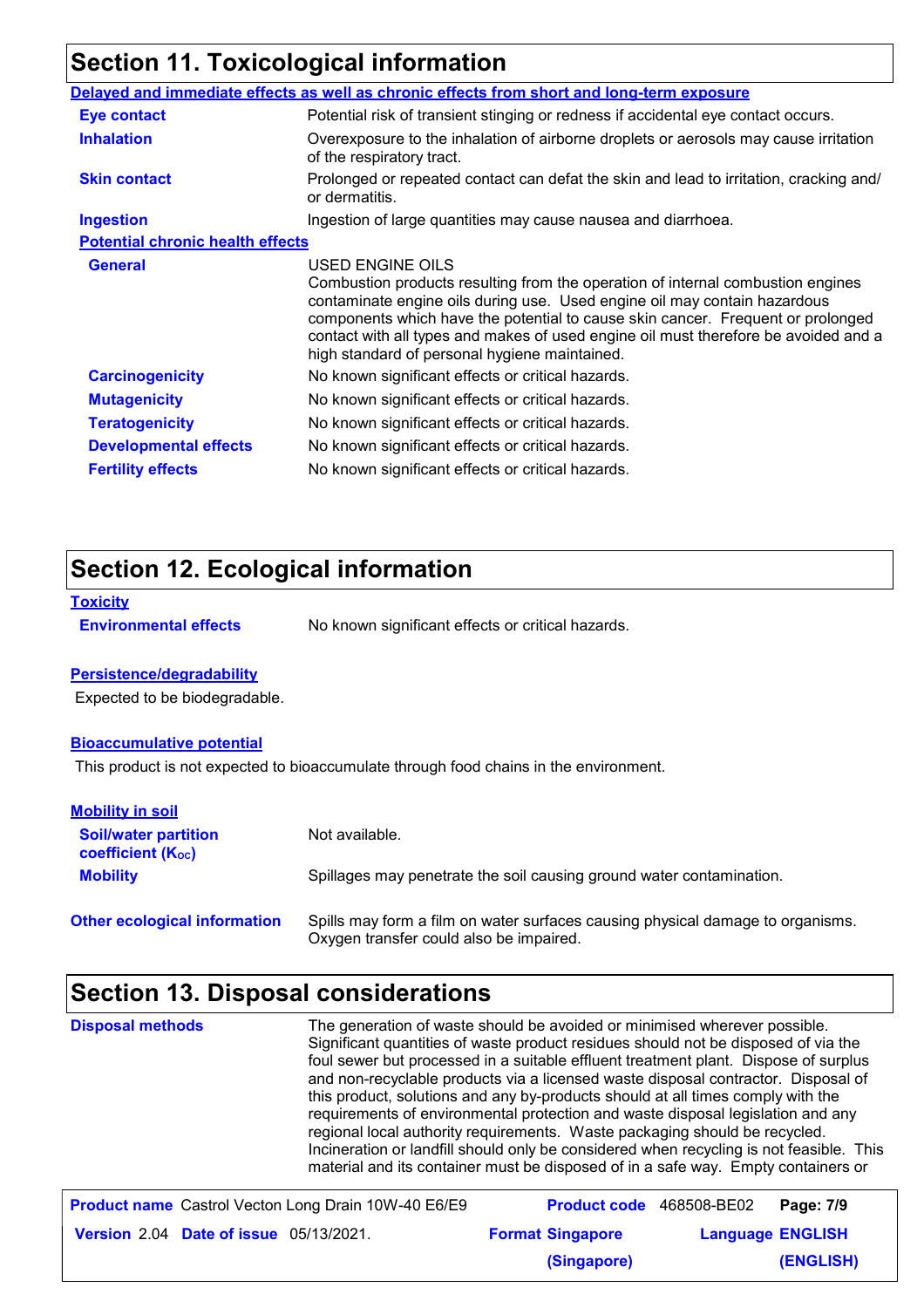### **Section 13. Disposal considerations**

liners may retain some product residues. Avoid dispersal of spilt material and runoff and contact with soil, waterways, drains and sewers.

### **Section 14. Transport information**

|                                        | <b>ADR/RID</b> | <b>ADN</b>               | <b>IMDG</b>              | <b>IATA/ICAO</b> |
|----------------------------------------|----------------|--------------------------|--------------------------|------------------|
| <b>UN number</b>                       | Not regulated. | Not regulated.           | Not regulated.           | Not regulated.   |
| <b>UN proper</b><br>shipping name      |                |                          |                          |                  |
| <b>Transport</b><br>hazard class(es)   |                | ٠                        |                          |                  |
| <b>Packing group</b>                   |                | $\overline{\phantom{a}}$ | $\overline{\phantom{a}}$ |                  |
| <b>Environmental</b><br><b>hazards</b> | No.            | No.                      | No.                      | No.              |
| <b>Additional</b><br>information       |                |                          |                          |                  |

**Special precautions for user** Not available.

### **Section 15. Regulatory information**

| Safety, health and<br>environmental regulations<br>specific for the product | No known specific national and/or regional regulations applicable to this product<br>(including its ingredients).              |
|-----------------------------------------------------------------------------|--------------------------------------------------------------------------------------------------------------------------------|
| <b>Regulation according to other foreign laws</b>                           |                                                                                                                                |
| <b>REACH Status</b>                                                         | The company, as identified in Section 1, sells this product in the EU in compliance<br>with the current requirements of REACH. |
| <b>United States inventory</b><br>(TSCA 8b)                                 | All components are active or exempted.                                                                                         |
| <b>Australia inventory (AICS)</b>                                           | All components are listed or exempted.                                                                                         |
| <b>Canada inventory</b>                                                     | All components are listed or exempted.                                                                                         |
| <b>China inventory (IECSC)</b>                                              | At least one component is not listed.                                                                                          |
| <b>Japan inventory (ENCS)</b>                                               | All components are listed or exempted.                                                                                         |
| <b>Korea inventory (KECI)</b>                                               | All components are listed or exempted.                                                                                         |
| <b>Philippines inventory</b><br>(PICCS)                                     | All components are listed or exempted.                                                                                         |
| <b>Taiwan Chamical</b>                                                      | All componente are listed or exampted                                                                                          |

**Taiwan Chemical Substances Inventory (TCSI)**

All components are listed or exempted.

|                                               | <b>Product name</b> Castrol Vecton Long Drain 10W-40 E6/E9 | <b>Product code</b> 468508-BE02 |                         | Page: 8/9 |
|-----------------------------------------------|------------------------------------------------------------|---------------------------------|-------------------------|-----------|
| <b>Version 2.04 Date of issue 05/13/2021.</b> |                                                            | <b>Format Singapore</b>         | <b>Language ENGLISH</b> |           |
|                                               |                                                            | (Singapore)                     |                         | (ENGLISH) |